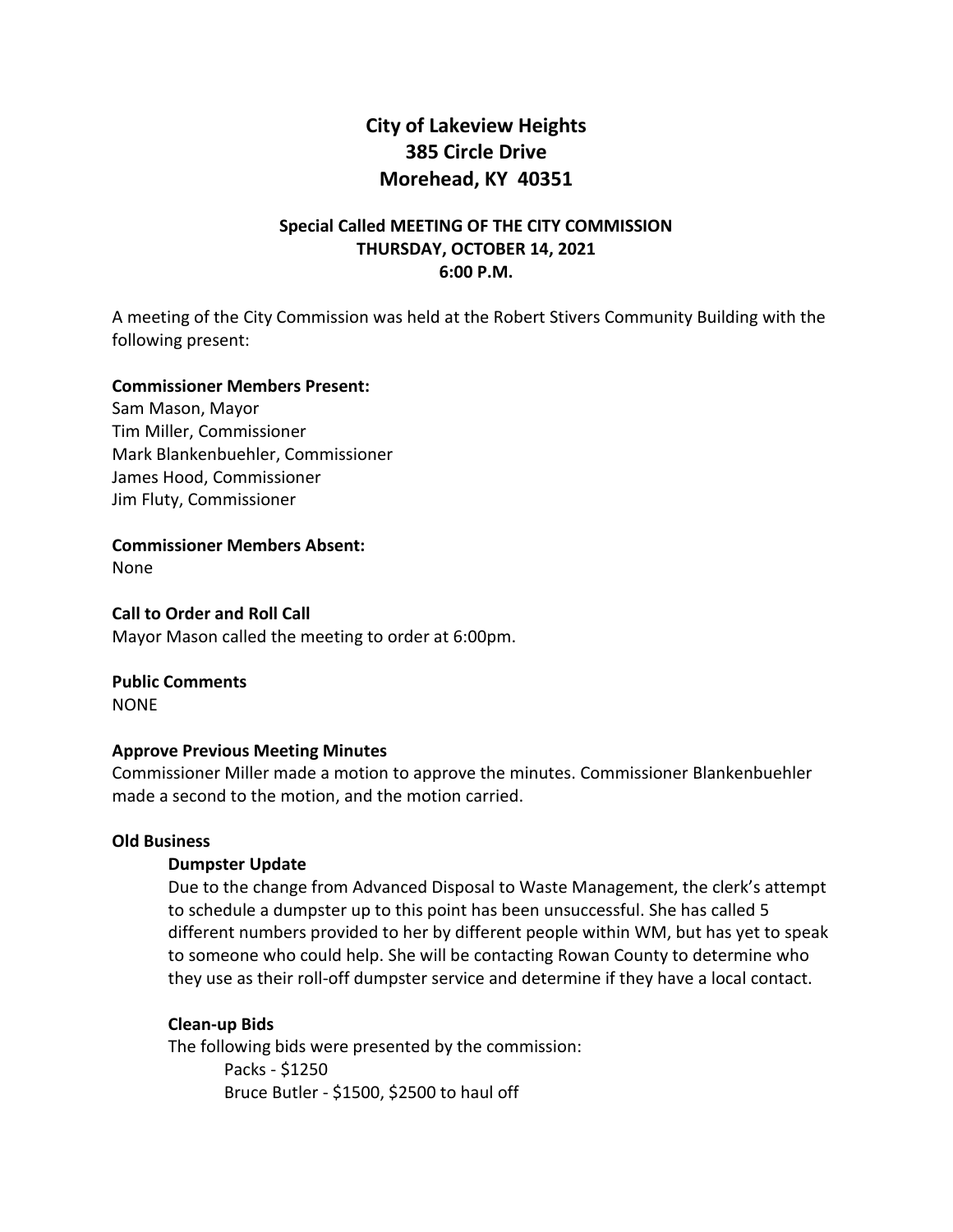Discussion including contacting the Fire Department and the Forest Service to determine if they could provide insight or services. The discussion was tabled until a later meeting.

# **City Building Rental**

Covid numbers are still high in Rowan County. No rentals at this time, but building will continue to be discussed at each monthly meeting.

## **New Business**

## **Treasurer's Report**

Commissioner Miller made a motion to accept with the change of CARES to ARPA. Commissioner Fluty made a second to the motion, and the motion carried.

# **DLG/KLC Zoom Meeting**

Additional information can be found on KCL.org under ARPA. Infrastructure Improvements are possible. Under section 6 information on Playground improvements can be found. There is also a pilot study for stormwater drainage.

# **Trick or Treat (1 hr early for residents)**

Last year residents offered city children/grandchildren the opportunity to trick or treat early. Some residents had asked if the city would be doing the same this year. Commissioner Fluty made a motion to offer early trick-or-treating for resident children/grandchildren. Commissioner Miller made a second to the motion, and the motion carried.

#### **EKU Scholarship**

Mayor Mason shared that elected officials can receive a discount on tuition for continuous enrollment.

# **Opioid Settlement**

Mayor Mason shared that there was a class-action type of lawsuit filed against pharmaceutical companies. Fund could be available to use for community education on the dangers of opioids, fund drug treatment meetings, etc. Decisions pertaining to this do not have to be made until closer to January. Commissioner Blankenbuehler will future investigate and bring information back to a meeting in the future.

#### **Property Taxes (2021)**

110 Property Tax bills will be mailed out within the next two weeks. The discount deadline is the end of November.

## **Cats**

Several residents have brought concerns about neighborhood cats and cat feces in their yards to commissioner members. Commissioner Miller suggested that we look into finding out how to help residents find ways to keep unwanted cats out of their yards.